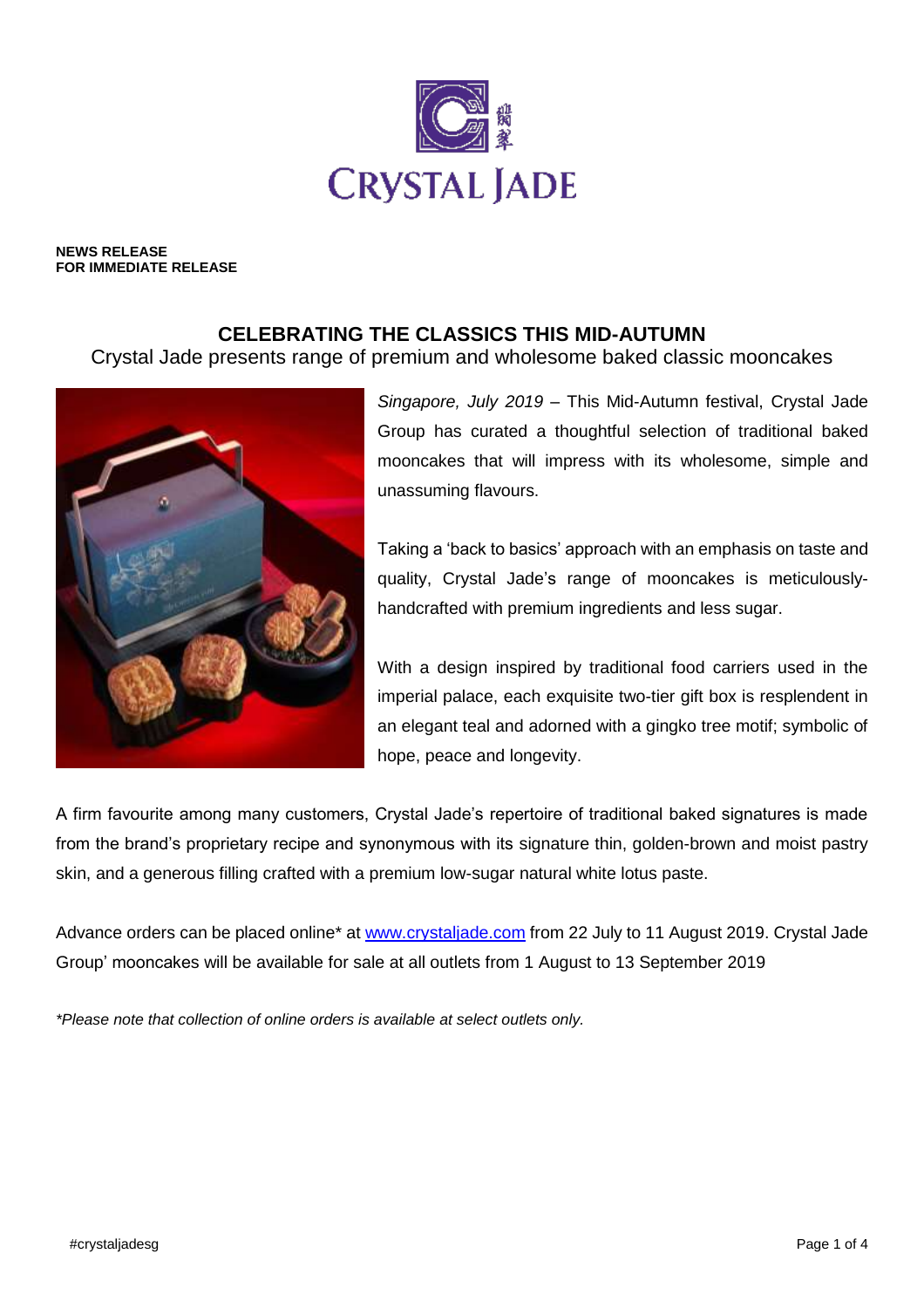### **NEW! MINI TRADITIONAL BAKED MOONCAKES WITH LESS SUGAR**



*Eight mini treasures* 迷你八宝烘皮月饼 (\$68) showcases two new baked renditions that contain less sugar but are brimming with flavour.

*Oolong Pu'er* possesses a fine balance of the robustness of pu'er black tea and the delicate and alluring fragrance of oolong, while *Black sesame & lotus* is redolent of the toasty and nutty notes and aroma of the dark seed.

### **PERENNIAL FAVOURITES**



*Happiness Four & Classic assorted nuts and chicken ham*

Besides *White lotus paste with single* and *double yolk* 单黄白莲蓉 /双黄白莲蓉 (\$62 and \$68 respectively), crunchy melon seeds lend bite and flavour to the smooth lotus paste in the *White lotus paste with melon seed*  version 低糖瓜子白莲蓉 (\$58 for box of four).

One of Crystal Jade's most well-loved mooncakes, *Classic assorted nuts and chicken ham* 翡翠伍仁 (\$62 for box of four) is coveted for its savoury nuance as the lotus paste is mixed with an abundance of nuts and seeds such as walnut, sesame seeds and almonds, as well as smoky chicken ham.

For the best of all worlds, the *Happiness Four* 翡翠四喜 (\$68 for 4 pieces); comprising one of each flavour, is a choice pick.

#### #crystaljadesg Page 2 of 4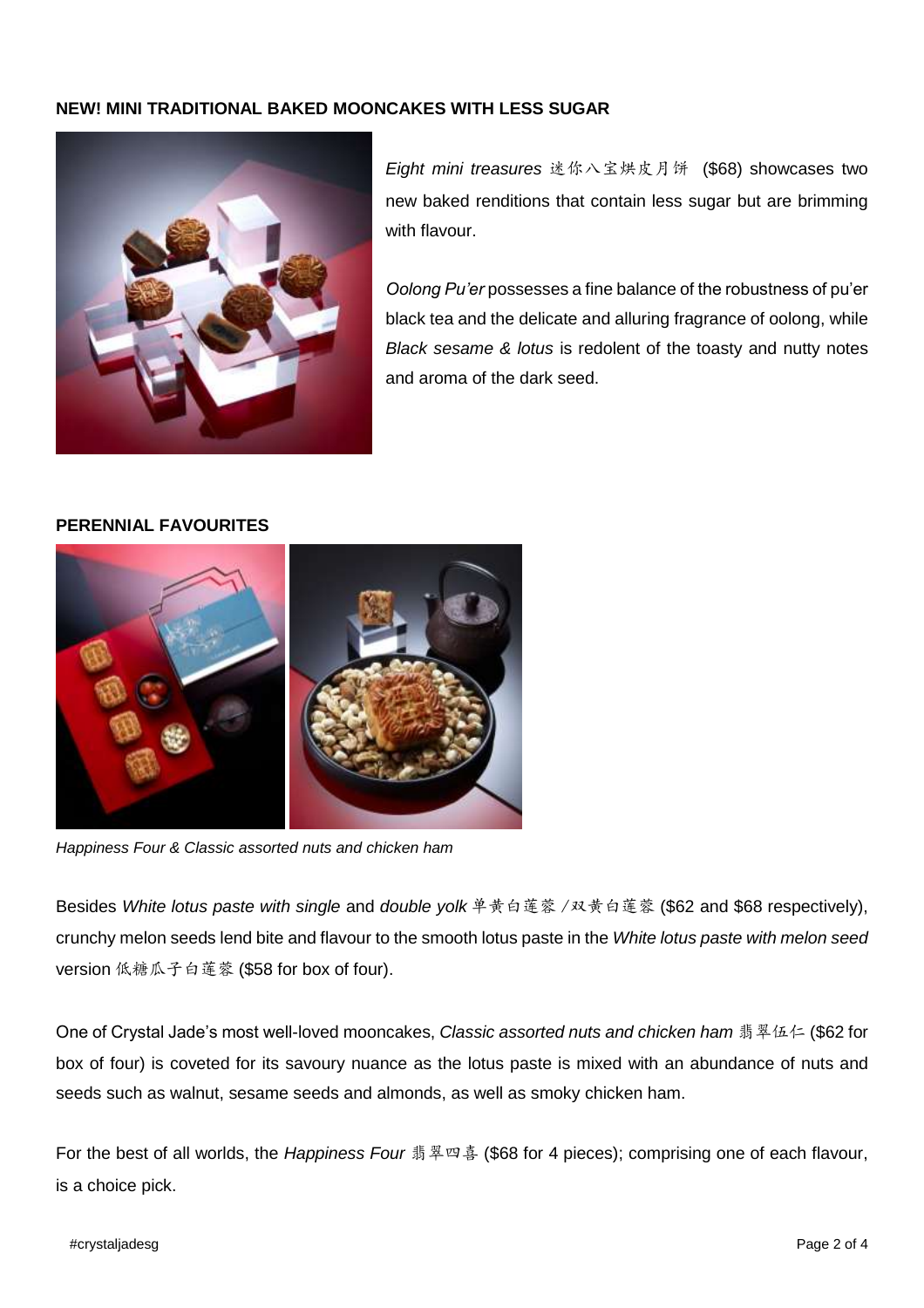## **PROMOTIONS**

Exclusively for Jadeite members, Citibank and UOB Cardmembers

- 1) **Early Bird Offer:** 22 July to 11 August 2019
	- 20% for Jadeite members
	- 15% + 5% for Citibank and UOB cardmembers
	- 15% for public
- 2) **After Early Bird:** 12 Aug 13 September 2019
	- 15% for Jadeite members
	- 10% + 5% for Citibank and UOB cardmembers
	- 10% for public
- 3) Additional 10% discount for purchase on estore
	- From 22 July to 9 September with promotion code CJMC10

#### **Terms & Conditions**

- Early bird discount is valid from 22 July 11 Aug 2019.
- Regular discount after early bird period is valid from 12 Aug 13 Sep 2019.
- Prices indicated are before prevailing government taxes and discount.
- Additional discount of 10% is only applicable with promocode made on Crystal Jade eStore.
- Payment must be made with a valid Citibank or UOB Debit/Credit Card to enjoy promotion privileges.
- Discount is not applicable at Crystal Jade La Mian Xiao Long Bao Changi Airport Terminal 1 outlet.
- Collection of mooncakes at participating outlets for online purchase from 7 Aug 13 Sep 2019.
- Not valid with any other promotions, vouchers and/or loyalty programme.
- While stocks last.
- Earning and redemption of cashback is not allowed for purchase of mooncakes.
- The management reserves the right to change the terms and conditions of promotion without prior notice.

For more information on outlet locations, please log on to www.crystaliade.com.

*Note to editors: High-res images of Crystal Jade Culinary Concepts' mooncake selection are available upon request via email.*

| <b>MINI TRADITIONAL BAKED - Less Sugar</b>                       | 8PCS/BOX         |
|------------------------------------------------------------------|------------------|
| 迷你八宝烘皮月饼 Eight Mini Treasures (4 pieces each of Oolong Pu'er and | \$68             |
| Black sesame & lotus                                             |                  |
| <b>TRADITIONAL BAKED - Less Sugar</b>                            | <b>4 PCS/BOX</b> |
| 低糖瓜子白莲蓉 White Lotus Paste with Melon Seed                        | \$58             |
| 低糖单黄白莲蓉 White Lotus Paste with Single Yolk                       | \$62             |
| 低糖双黄白莲蓉 White Lotus Paste with Double Yolk                       | \$68             |
| 翡翠伍仁 Classic Assorted Nuts and Premium Jinghua Ham               | \$62             |
| 翡翠四喜 Happiness Four (1 piece of each traditional baked flavor)   | \$68             |

*\*Note: Prices indicated are before prevailing government taxes.*

#### **ABOUT CRYSTAL JADE GROUP**

Founded in 1991, Crystal Jade is an awarded Chinese culinary group with MICHELIN one star for three consecutive years, since its inaugural edition, and multiple MICHELIN Bib Gourmand awards (Hong Kong & Shanghai). Committed to preserving the rich traditions of Chinese cuisine, the group's portfolio of specialty dining concepts range from fine dining and casual dining restaurants to quick-service outlets and bakeries.

To date, the award-winning group owns and operates over 100 outlets across 30 major cities in Asia Pacific.